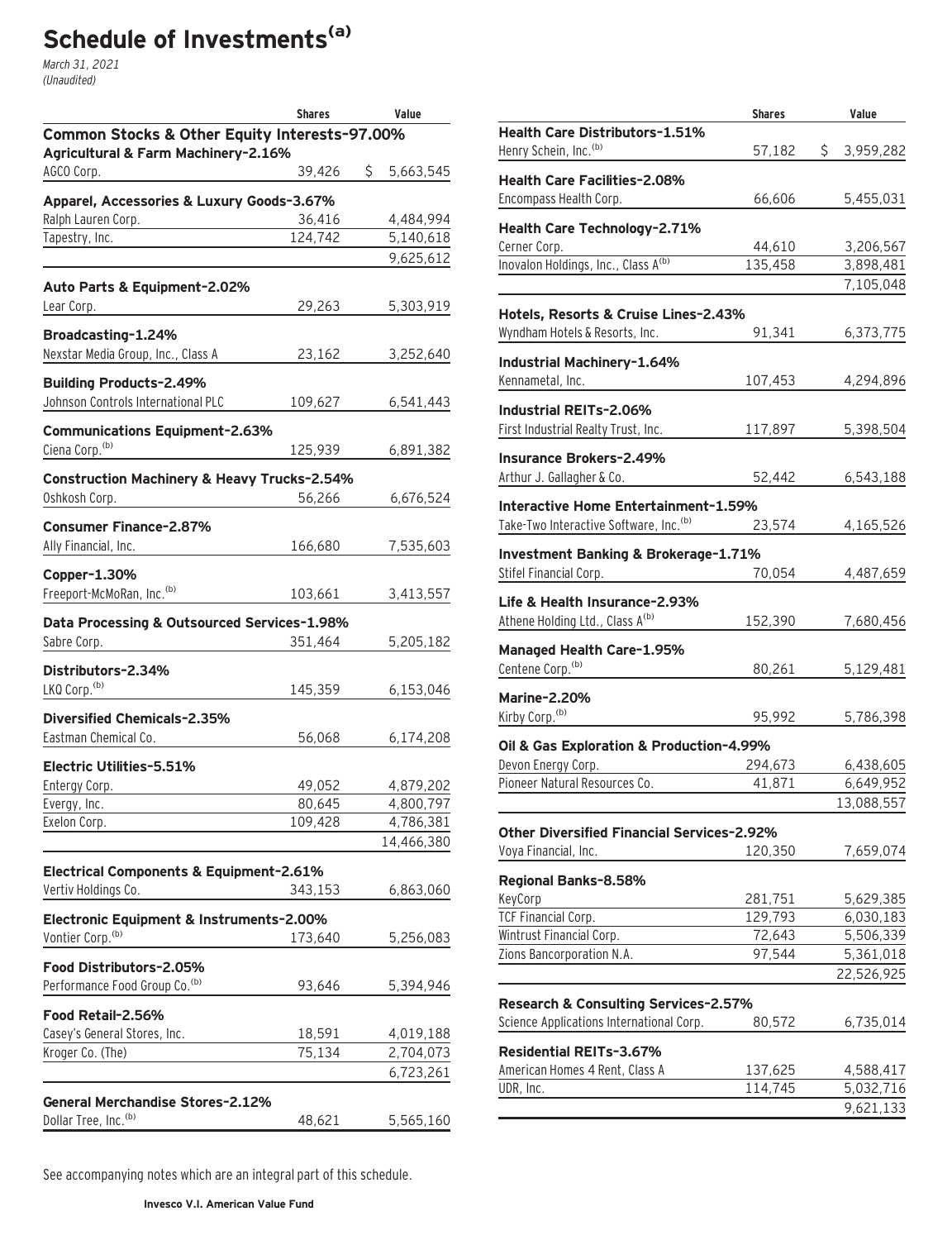|                                                                                        | <b>Shares</b> | Value |             |
|----------------------------------------------------------------------------------------|---------------|-------|-------------|
| <b>Specialty Chemicals-2.17%</b>                                                       |               |       |             |
| W.R. Grace & Co.                                                                       | 95,276        | Ŝ     | 5,703,221   |
| Trucking-2.36%                                                                         |               |       |             |
| Knight-Swift Transportation Holdings, Inc.                                             | 128,803       |       | 6,194,136   |
| Total Common Stocks & Other Equity Interests<br>(Cost \$174,764,551)                   |               |       | 254,612,855 |
| <b>Money Market Funds-2.04%</b>                                                        |               |       |             |
| Invesco Government & Agency Portfolio,<br>Institutional Class, 0.03% <sup>(c)(d)</sup> | 1.792.767     |       | 1.792.767   |

| <b>Shares</b>                                                                    |           | Value |               |  |  |  |
|----------------------------------------------------------------------------------|-----------|-------|---------------|--|--|--|
| <b>Money Market Funds-(continued)</b>                                            |           |       |               |  |  |  |
| Invesco Liquid Assets Portfolio, Institutional<br>Class, 0.01% <sup>(c)(d)</sup> | 1,511,020 | S     | 1,511,624     |  |  |  |
| Invesco Treasury Portfolio, Institutional Class,<br>$0.01\%$ <sup>(c)(d)</sup>   | 2,048,877 |       | 2,048,877     |  |  |  |
| Total Money Market Funds (Cost \$5,352,355)                                      |           |       | 5,353,268     |  |  |  |
| TOTAL INVESTMENTS IN SECURITIES-99.04%<br>(Cost \$180,116,906)                   |           |       | 259,966,123   |  |  |  |
| OTHER ASSETS LESS LIABILITIES-0.96%                                              |           |       | 2,525,557     |  |  |  |
| NET ASSETS-100.00%                                                               |           |       | \$262.491.680 |  |  |  |

Investment Abbreviations:

REIT – Real Estate Investment Trust

Notes to Schedule of Investments:

(a) Industry and/or sector classifications used in this report are generally according to the Global Industry Classification Standard, which was developed by and is the exclusive property and a service mark of MSCI Inc. and Standard & Poor's.

(b) Non-income producing security.<br>(c) Affiliated issuer. The issuer and/

Affiliated issuer. The issuer and/or the Fund is a wholly-owned subsidiary of Invesco Ltd., or is affiliated by having an investment adviser that is under common control of Invesco Ltd. The table below shows the Fund's transactions in, and earnings from, its investments in affiliates for the three months ended March 31, 2021.

|                                                               | Value<br>December 31, 2020 | <b>Purchases</b><br>at Cost | <b>Proceeds</b><br>from Sales | Change in<br><b>Unrealized</b><br>Appreciation | Realized<br>Gain | Value<br>March 31, 2021 | <b>Dividend Income</b> |
|---------------------------------------------------------------|----------------------------|-----------------------------|-------------------------------|------------------------------------------------|------------------|-------------------------|------------------------|
| <b>Investments in Affiliated Money Market Funds:</b>          |                            |                             |                               |                                                |                  |                         |                        |
| Invesco Government & Agency Portfolio, Institutional<br>Class | \$1,623,654                | \$4.985.116                 | \$(4.816.003)                 | $\overline{\phantom{a}}$                       |                  | \$1,792,767             | \$136                  |
| Invesco Liquid Assets Portfolio, Institutional Class          | 1.390.691                  | 3.560.797                   | (3,440,003)                   | 116                                            | 23               | 1.511.624               | 118                    |
| Invesco Treasury Portfolio, Institutional Class               | 1,855,604                  | 5.697.275                   | (5.504.002)                   |                                                | ٠                | 2.048.877               | 52                     |
| Total                                                         | \$4.869.949                | \$14,243,188                | \$(13.760.008)                | \$116                                          | \$23             | \$5,353,268             | \$306                  |

(d) The rate shown is the 7-day SEC standardized yield as of March 31, 2021.

The valuation policy and a listing of other significant accounting policies are available in the most recent shareholder report.